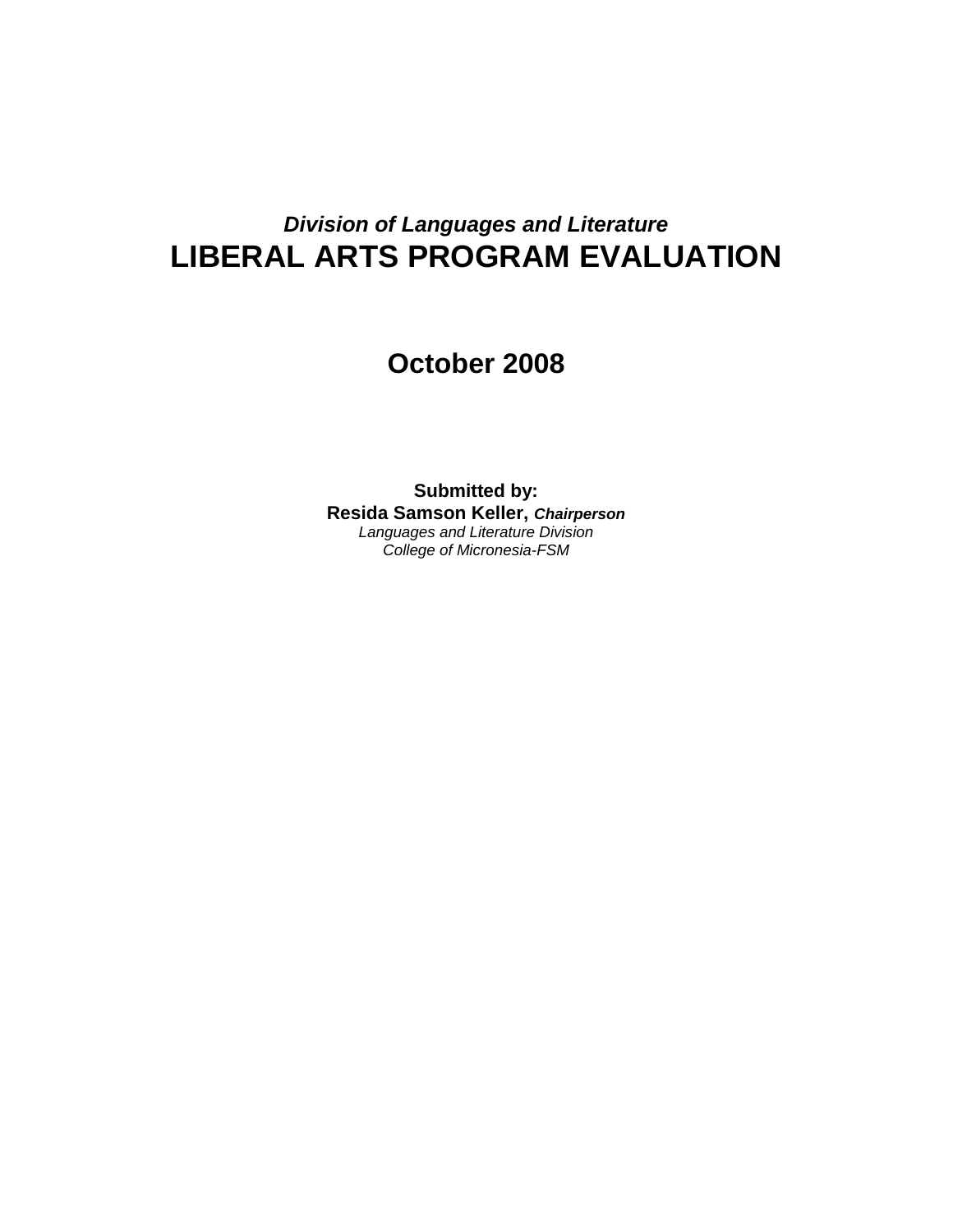# **a. Program Goals:**

Upon successful completion of this degree program, students will be able to:

- 1. Enrich and deepen self-knowledge by exploring different academic experiences.
- 2. Articulate and understand their experiences through effective writing, reading, speaking, and various modes of artistic expression.
- 3. Demonstrate fundamental knowledge and basic skills appropriate to their personal and professional goals in their chosen area of specialization.

# **b. Program History**

The Associate of arts degree program in liberal arts was established in 1975 to enable students to transfer to a four-year college, university, or other institution. Other than the addition and establishment of more focused and area-specific liberal arts degrees such as the Liberal Arts/Media studies and the Liberal Arts/Education programs (adopted in 1997) or the Liberal Arts/HCOP [Health Careers Opportunities Program], there have been no major changes to the structure of the Liberal Arts program in the past 10 years. The program learning outcomes (above) for the L.A. Degree program were adopted in Spring 2005.

## **c. Program Description**

c.1. Organization: The Liberal Arts program is currently loosely organized with the Chairperson of the Languages and Literature division being the responsible person for collection of SLO information and program implementation. All academic divisions at the National campus contribute to the Liberal Arts program.

c.2. Relationship to other programs in the system: The liberal Arts program is one of the two-year academic majors offered at the National campus of COM-FSM. Many of the courses in the Liberal Arts major program are either major courses for other majors or shared courses with other majors.

## **Program Admission Requirements**

All students accepted for admission into the college are eligible to enter/major in the Liberal Arts program.

## **d. Program Degree Requirements**

The Liberal Arts program as it currently stands consists of general education core requirements in English [9 credits], Natural Sciences [7 credits], Mathematics, Social Sciences, Computer Applications and Humanities [each 3 credits], and Exercise Sports Science [1 credit]. In addition to General Education core requirements, there are the Major requirements which include the following courses in: Speech Communication, Health Science, Introduction to Sociology, General Psychology; three credits each of an English and Humanities elective, six credits of any classes from either a Natural Science group or social science group of courses and nine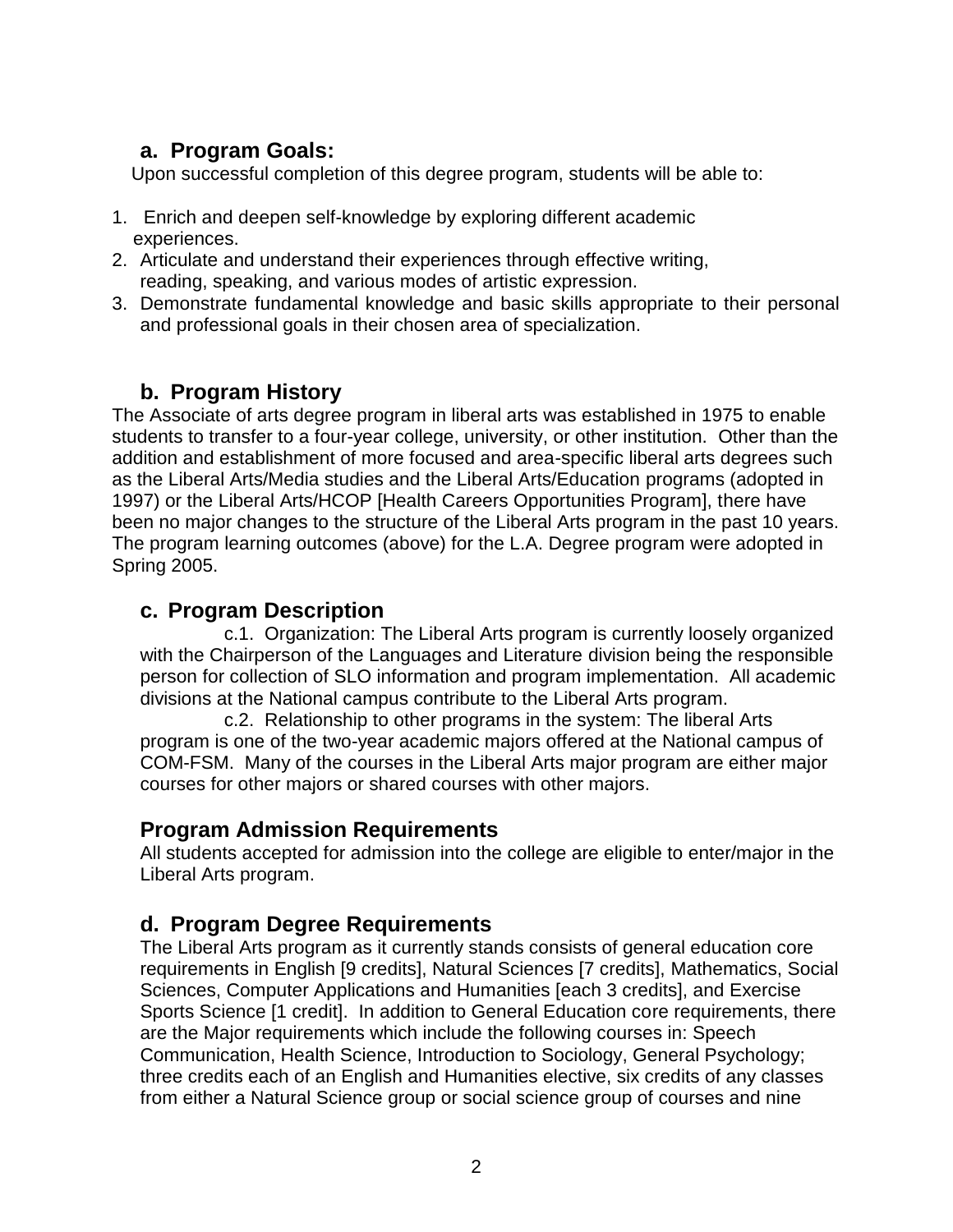credits of open electives, totaling up to sixty-two credits required for an Associate's degree in Liberal Arts.

## **e. Program Courses and Enrollment**

Descriptions of the major courses that comprise the General Education core and the major requirements for the Liberal Arts major are as follows:

**EN 110 Advanced Reading:** Designed to improve students' critical reading and thinking skills, increase analytical, inferential and evaluative comprehension, expand vocabulary skills, and employ effective study strategies for use across academic disciplines.

**EN 120a Expository Writing I:** Designed to help students develop in expository writing by completing a minimum of five multi-draft essays of varying degrees of complexity. In these essays students develop topics in at least four of these five rhetorical patterns: example, comparison/contrast, classification, process analysis, and cause/ effect analysis. The students also write an argumentative essay that demonstrates familiarization with methods of research documentation.

**EN 120b Expository Writing II:** Provides an introduction to college-level research writing skill.. the student will investigate research topics in a variety of disciplines while enhancing their critical thinking and argumentative abilities.

**MS 100 [or above] College Algebra:** Identifies components of exponential expressions in polynomials with mathematical operations of exponential expressions; factoring of up to  $4<sup>th</sup>$  degree polynomials; recognizing rational and irrational numbers with emphasis on the use of number lines, equation and inequality solving with application problems; introduction of literal equations; working with radical expressions; graphing of two variables on the xy plane; solving systems of equations in two or three variables;

Science Course with Laboratory:

Options include:

**AG 110 Crop Production w/Lab: AG 140 Principles of Animal Science w/Lab SC 117 Tropical Pacific Island Environment w/Lab SC 120 Biology w/Lab SC 122a Anatomy and Physiology I w/Lab SC112b Anatomy and Physiology II w/Lab SC 130 Physical Science w/Lab SC 180 Microbiology w/Lab SC 230 Introduction to Chemistry w/Lab SC 240 Introduction to Physics w/Lab**. **SC 250 General Botany w/Lab SC 255 General Zoology w/Lab**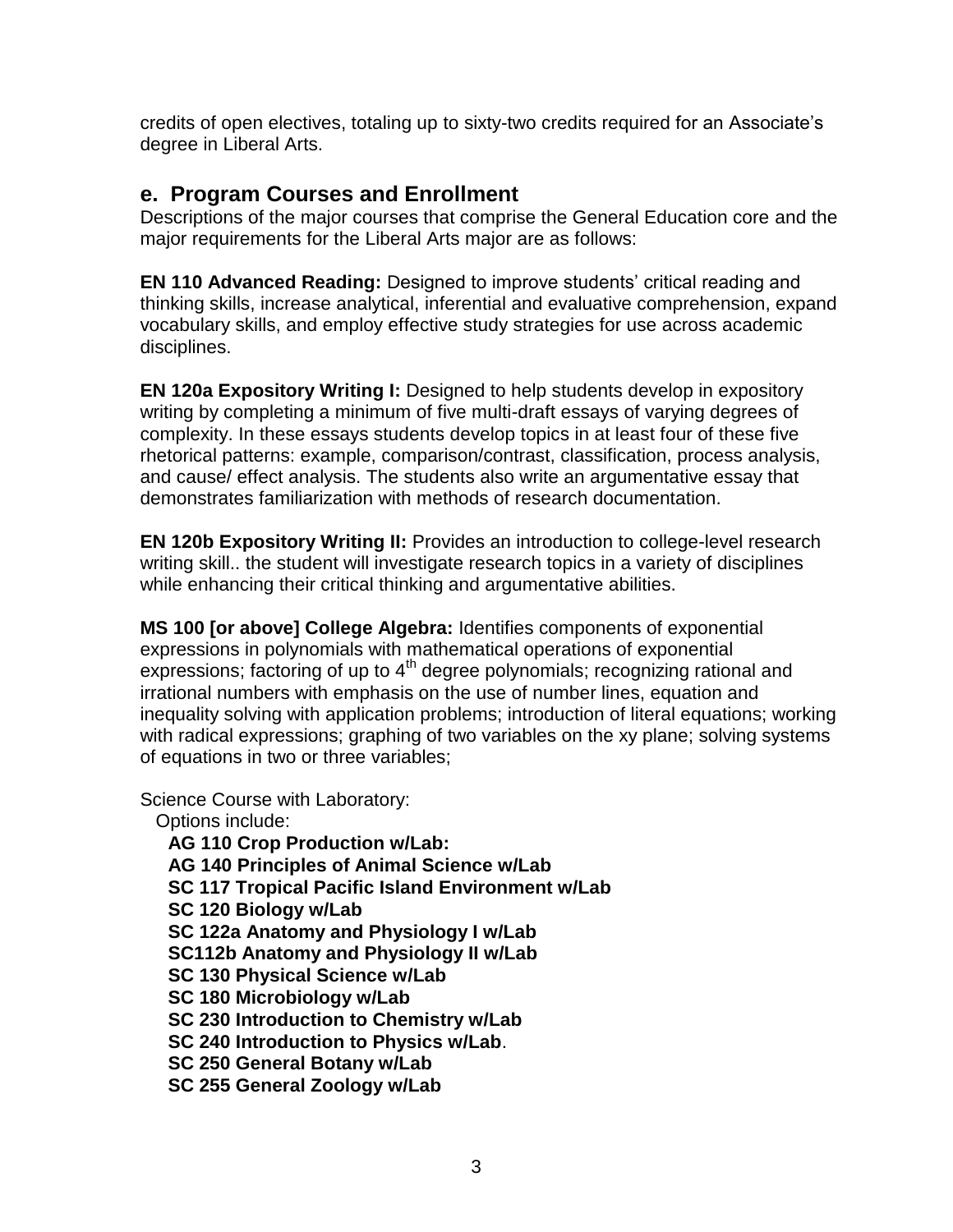Non-lab science courses: Options include: **AG 101**

**SS 150 History of Micronesia:** Study of Micronesian History from Pre-history to the present.

**CA 100 Computer Literacy:** Introduction to computer concepts and applications

Exercise Sport Science Course Options Include: **ESS 101 Individual activities ESS 101j Joggling ESS 101r Resistance Training ESS 101t Introduction to Tai Chi/Qi Gong ESS 101w Walking for Health and Fitness ESS 101y Introduction to Yoga ESS 102(x) Group Team Activity ESS 102b Fundamentals of Basketball ESS 102s Fundamentals of Softball ESS 102v Introduction to Volleyball ESS 102 Snorkeling**

Humanities Courses

Options include:

**Ethical Thought and Moral Values EN 208 Philosophy EN 209 Introduction to Religion**

#### **Language:**

**FL 101 Japanese I FL 102 Japanese II ML10 Micronesian Language FL/SS 107 Chinese Language and Culture**

#### **Arts:**

**AR 101Introduction to Art AR 105 Painting EN 213 Island Style Theater MM 110 Introduction to Photography and Video MM 120 Film Studies MM 205 Media Studies MM 240 Computer Animation MU 101 Introduction to Music SS 195 Micronesian Cultural Study**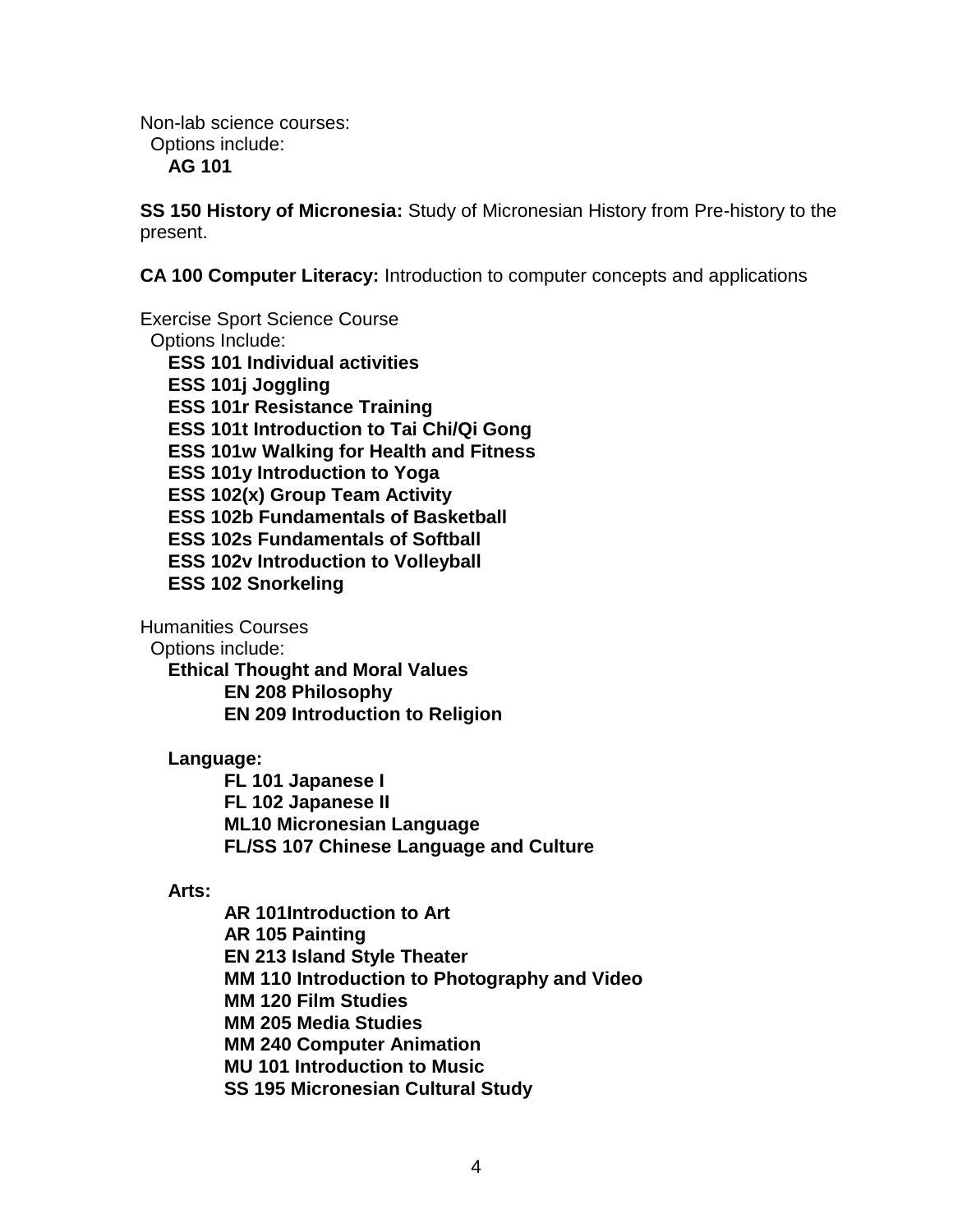**Historical Analysis:**

**EN 210 Writing on 19th Century Pohnpei**

**SS 170 World History I**

**SS 171 World History II**

**SS 240 East Asian History**

**Literature:**

**EN 210 Introduction to Literature**

**EN 202 Narrative Fiction** 

**EN 203 Drama**

**EN 204 Poetry**

**EN 205 Literature of the Sea**

**EN 206 Mythology**

#### **1.) Program Enrollment**

|                        | Fall | <b>Spring</b> | Summer |       |
|------------------------|------|---------------|--------|-------|
| <b>Program Courses</b> | 2007 | 2008          | 2008   | Total |

**Total Enrollment**

## **f. Program Faculty**

The program faculty consists of faculty members from each of the academic divisions of the college. The Liberal Arts program is taught by a unique mix of the college's existing faculty members as the program requirements consist of courses that come from each of the divisions. The Languages and Literature Division faculty, for the most part, act as advisors and teachers to the students who choose Liberal Arts as their major.

## **h. Program Outcome Analysis: Health Indicators**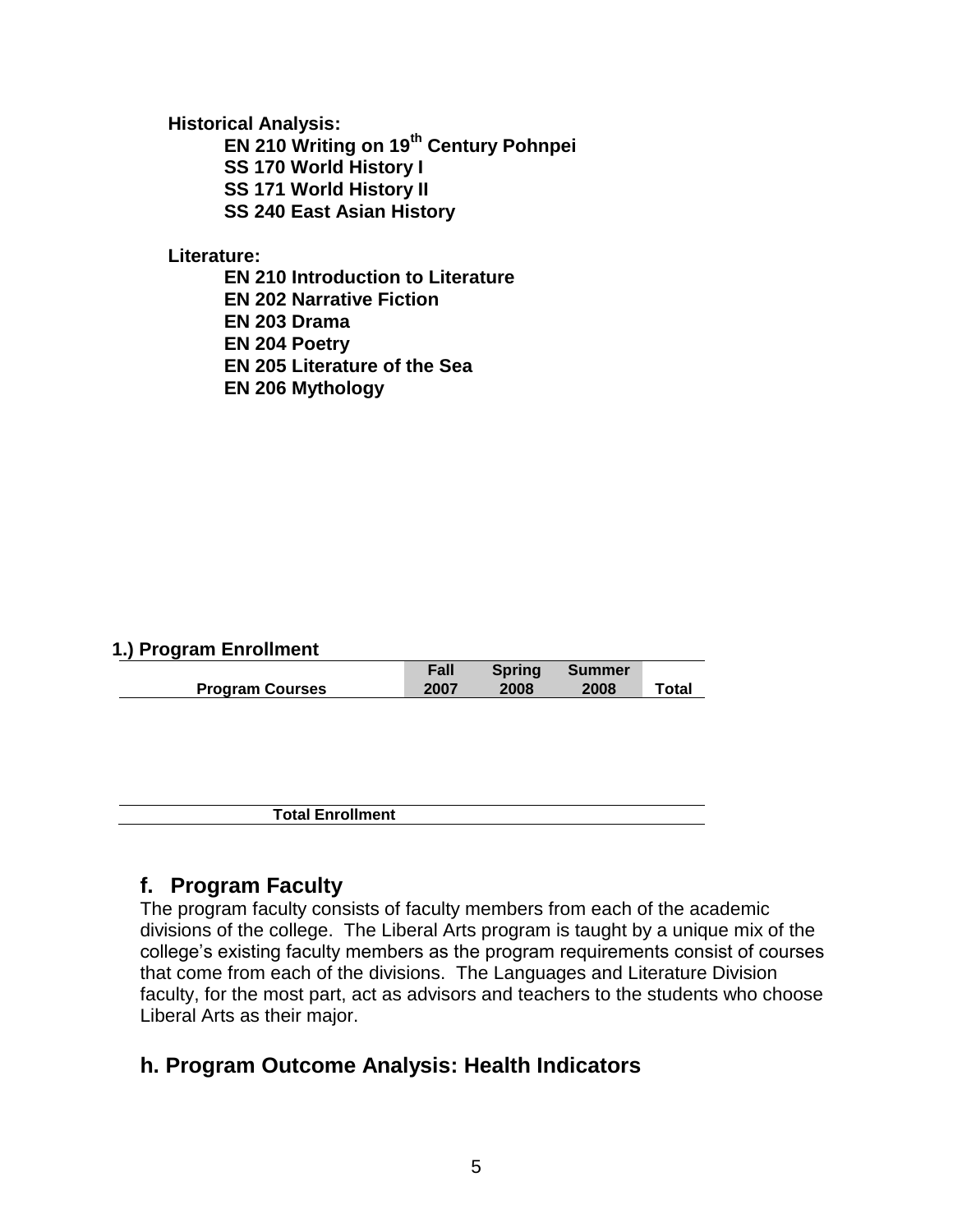The following Health Indicators data has been collected to show the extent in which the Liberal Arts program has achieved its established outcomes. The main source for all data that has been collected has been retrieved from the IRPO office website unless specifically indicated otherwise.

|                   |                              | Fall Semester, 2007 |  |  |  |  |
|-------------------|------------------------------|---------------------|--|--|--|--|
| <b>Enrollment</b> | <b>Graduates</b>             | <b>Graduates %</b>  |  |  |  |  |
|                   |                              |                     |  |  |  |  |
|                   |                              |                     |  |  |  |  |
|                   |                              |                     |  |  |  |  |
|                   |                              |                     |  |  |  |  |
|                   |                              |                     |  |  |  |  |
|                   |                              |                     |  |  |  |  |
|                   |                              |                     |  |  |  |  |
|                   |                              |                     |  |  |  |  |
|                   | <b>Spring Semester, 2008</b> |                     |  |  |  |  |
| <b>Enrollment</b> |                              | <b>Graduates %</b>  |  |  |  |  |
|                   | <b>Total</b>                 | <b>Graduates</b>    |  |  |  |  |

#### **2.) Graduation Outcome**

| - - - -<br>vuar |  |
|-----------------|--|
|                 |  |

#### **3.) Average Class Size**

| $\tilde{\phantom{a}}$<br><b>Course Name</b> | <b>Overall Enrollment</b> |                       |                  | <b>Overall No. of Sections</b><br><b>Offered</b> | <b>Overall Average Class</b><br><b>Size</b> |                       |
|---------------------------------------------|---------------------------|-----------------------|------------------|--------------------------------------------------|---------------------------------------------|-----------------------|
|                                             | <b>Fall 2007</b>          | <b>Spring</b><br>2008 | <b>Fall 2007</b> | <b>Spring</b><br>2008                            | <b>Fall 2007</b>                            | <b>Spring</b><br>2008 |
|                                             |                           |                       |                  |                                                  |                                             |                       |
|                                             |                           |                       |                  |                                                  |                                             |                       |
|                                             |                           |                       |                  |                                                  |                                             |                       |
|                                             |                           |                       |                  |                                                  |                                             |                       |
|                                             |                           |                       |                  |                                                  |                                             |                       |
|                                             |                           |                       |                  |                                                  |                                             |                       |
|                                             |                           |                       |                  |                                                  |                                             |                       |
|                                             |                           |                       |                  |                                                  |                                             |                       |
|                                             |                           |                       |                  |                                                  |                                             |                       |

### **4.) Seat Cost (SY2007-08)**

|                 | <b>Student</b> |                | <b>Obsolete</b> | <b>Credits per</b> |                  |
|-----------------|----------------|----------------|-----------------|--------------------|------------------|
| <b>Division</b> | seats          | <b>Credits</b> | cost data       | seat               | <b>Seat cost</b> |
| Languages       |                |                |                 |                    |                  |
| and Literature  |                |                |                 |                    |                  |
|                 |                |                |                 |                    |                  |